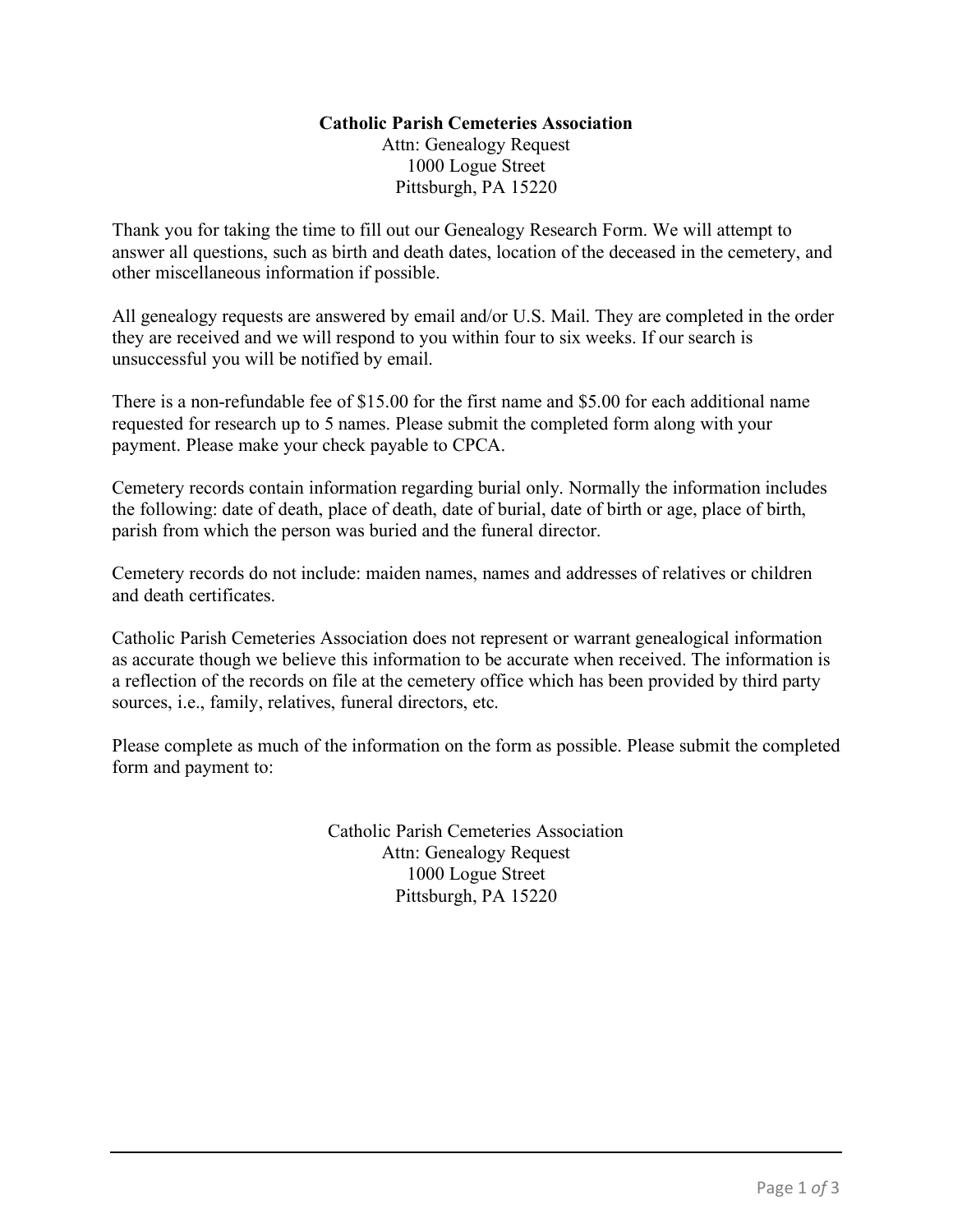

## **Catholic Parish Cemeteries Association Genealogy Research Form**

| PRINT NAME:                                                                                                                    |        |      |
|--------------------------------------------------------------------------------------------------------------------------------|--------|------|
| SIGNATURE:                                                                                                                     |        |      |
| <b>ADDRESS:</b>                                                                                                                |        |      |
| CITY:                                                                                                                          | STATE: | ZIP: |
| <b>AREA CODE &amp; PHONE:</b>                                                                                                  |        |      |
| <b>E-MAIL ADDRESS:</b>                                                                                                         |        |      |
| If you have an e-mail, do you want us to send the results to you as a Word<br>attachment to an e-mail? _______ Yes ________ No |        |      |